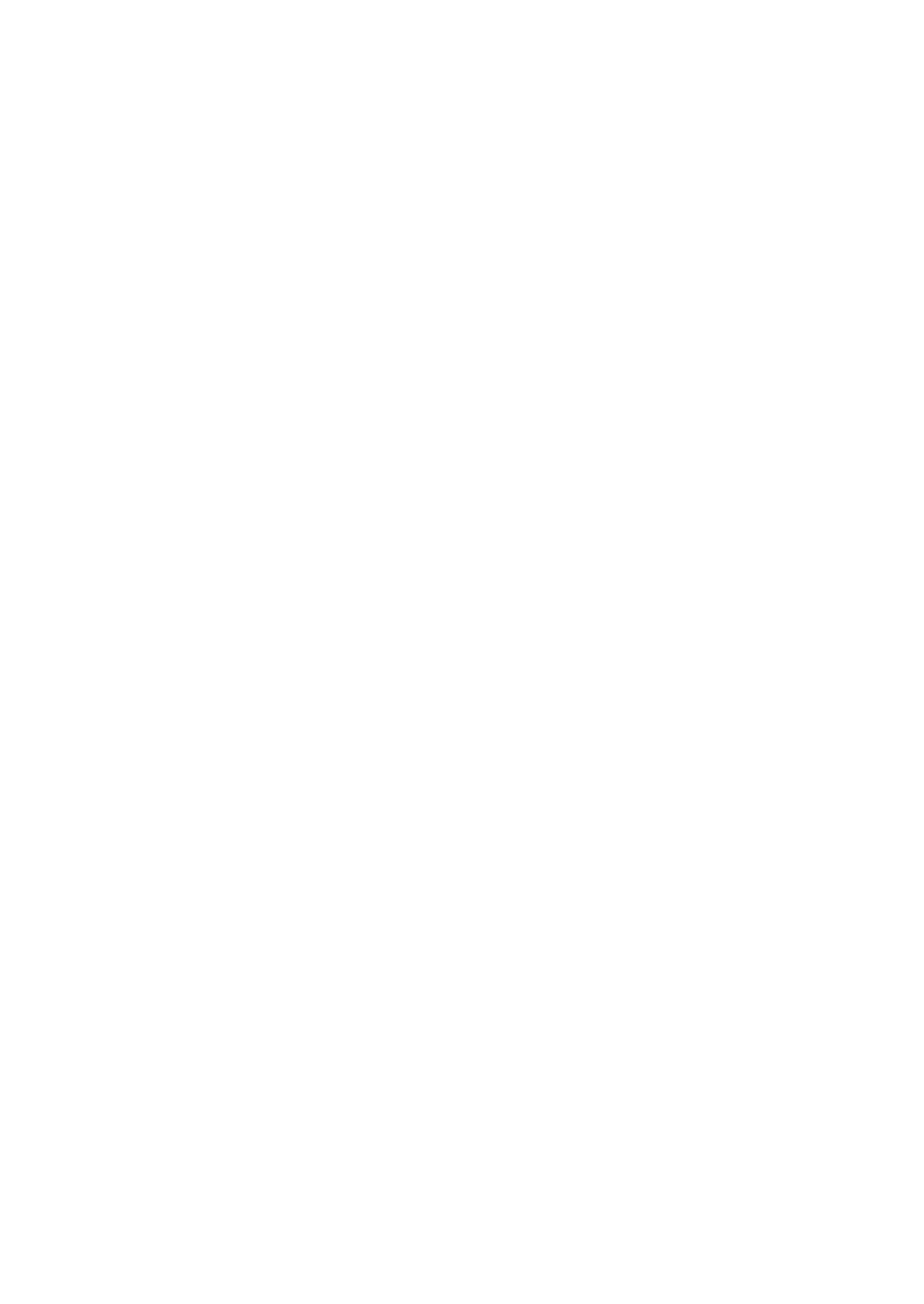# Atatürk Üniversitesi• Atatürk University Türkiyat Araştırmaları Enstitüsü Dergisi • Journal of Turkish Researches Institute TAED-71, 2021.257-270

# "NORA İLE ŞİR MEHMET", "ÖLÜM ÖTESİNE KAÇIŞ" VE "YÜREĞİM İREVAN'DA KALDI" ROMANLARINDA ERMENİ MEZALİMİ ARMENIAN ATROCITIES IN THE NOVELS OF "NORA ILE SIR MEHMET". "Ölüm ötesine kaçıs", and "yüreğim irevan'da kaldı"

# İRFAN MURAT YILDIRIM

## **Öz**

Doğu Anadolu Bölgesi, Ermeni çetecilerin yarattığı katliamlardan en çok etkilenen bölgelerin başında gelmektedir.

Çarlık Rusyası'nın yıkılmasının ardından geri çekilen Rus ordusunun yarattığı otorite boşluğu üzerine, batılı devletlerin de kışkırtmasıyla "denizden denize büyük Ermenistan" hayallerine kapılan Ermeniler bölgede hafızalara kanla yazılan trajik olaylar yaratmışlardır.

Bu bölgede Rusya, İran ve daha sonra Ermenistan'a -Rusya tarafından- verilen Azerbaycan topraklarıyla komşu olan Iğdır ve çevresi de bu acımasız katliamlardan ve soykırım denemelerinden payını almıştır. Iğdır ve çevresinde on binlerce insanın kanlı bir biçimde öldürülmesine, işkence görmelerine, sakat kalmalarına yol açan bu soykırım denemeleri insanların topraklarını terk etmelerine, zorunlu göçlere ve mal kayıplarına da yol açmıştır.

Olaylara bu açıdan baktığımızda bu acımasız olayların, tarihî, siyasi, ekonomik, hukuki olduğu kadar sosyal boyutlarının da olduğunu görmekteyiz. Bu sebeple Ermeni katliamlarını incelerken olayların hiçbir boyutunu atlamadan, aralarında sebep sonuç ilişkisine dayalı bağ kurarak, bu olayların toplumsal hafızada yer alışına ve kuşaklar arasındaki etkisine bakarak değerlendirmeliyiz.

Tarihteki büyük, iz bırakan olaylar değerlendirilirken sadece tarihî boyutlarıyla ele alınmamalıdır. Bu olaylar incelenirken sosyal boyutları da ihmal edilmemeli, sosyolojik, psikolojik etkileriyle birlikte bunların dışavurumu da değerlendirilmelidir. Ermenilerin bizim hayatımızda yarattıkları bu kanlı hadiseler toplumsal hafızamızda da büyük bir travma yaratmıştır. Toplum bir müddet yaşadığı bu büyük travmayı zihninde baskılamış, unutmaya çalışmış, bir müddet sonra da bunları bir şekilde dışarıya aktarmaya çalışmıştır.

Edebiyat, musiki ve diğer güzel sanatlar bu dışavurumun farklı şekillerinden bazılarıdır.

Biz, bu kısa çalışmamızda bu geniş çaplı kanlı olaylara sosyal açıdan bakmayı deneyeceğiz. Bu

#### **Abstract**

The Eastern Anatolia Region was the most affected region by the massacres committed by Armenian gangs.

Due to the authority gap caused by the retreat of Russian army after the collapse of Tsarist Russia, and with the provocations of Western states, Armenians who were caught up in the dreams of a "Great Armenia from sea to sea" created tragic events in the region that imprinted in the people's memories.

Within this region, Iğdır and its surroundings which is adjacent to the Russia, Iran, and Azerbaijan territories given to Armenia by Russia, had their share of these brutal massacres and genocide attempts. These genocide attempts, which caused tens of thousands of people to be tortured, disabled, and killed in a bloody manner in Iğdır and its surroundings, also led to people leaving their land, forced migration and loss of property.

When we look at the events from this perspective, we see that these brutal events have social dimensions as well as historical, political, economic, legal dimensions. For this reason, while examining the massacres committed by Armenians, we should evaluate them by looking at their place in social memory and their effects on generations, without overlooking any aspect, and by establishing connections based on cause and effect relationship.

While analyzing the major events that have left their mark on history, their historical aspect should not be the only focus point. While examining these events, their social aspects should not be neglected, their sociological and psychological effects, and manifestations of these effects should be examined as well. These bloody events that Armenians created in our lives also created a great shock in our social memory. For a time, the society suppressed this great shock in its mind and tried to forget it, and in time, they tried to express them in certain ways.

Literature, music, and other fine arts are some of the different forms of this expression.

In this brief study, we will try to look at these largescale bloody events from a social perspective. We aim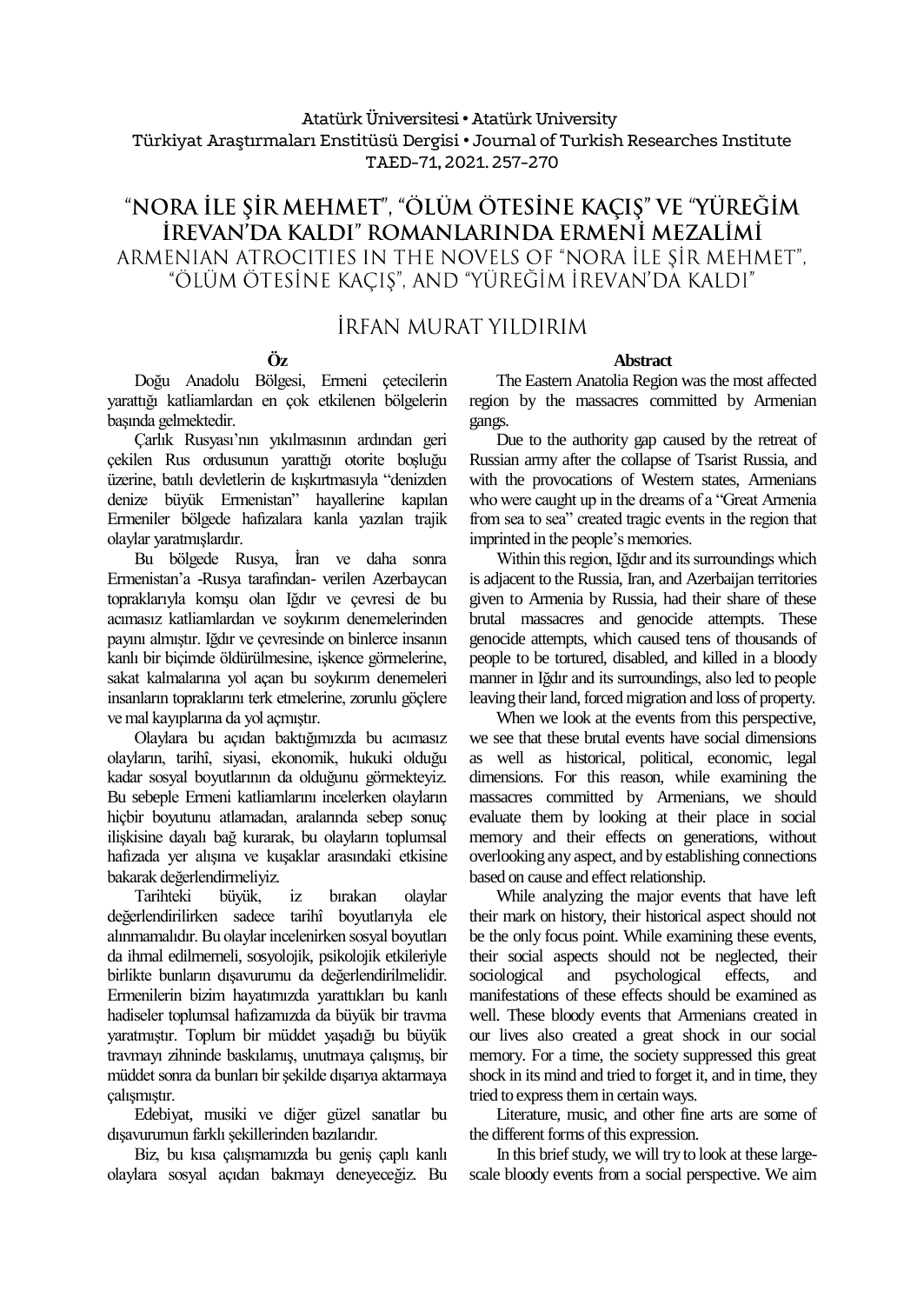katliam ve soykırım denemelerinin edebiyata yansımalarını elde olan örnekleriyle incelemeye çalışacağız.

**Anahtar Kelimeler**: Ermeni mezalimi, Iğdır, Ermeni meselesi, Zorunlu Göç

### *Structured Abstract*

*Taking advantage of the authority gap during the First World War, Russia and Britain entered into a fight for domination in the Eastern Anatolia region. Armenians trying to take advantage of this have committed inhumane actions, terrorist acts and massacres in the region.*

*We encounter various events that prove this in the three -document- novels that we will examine, written using the memories of the people living in the region.*

*The novels we will examine and provide examples from are: Metin Yıldırım's Nora ile Şir Mehmet and Ölüm Ötesine Kaçış; Serdar Ünsal's Yüreğim İrevan'da Kaldı. All three novels are family stories of the authors against the backdrop of the historical events that took place during and after the First World War. The character of Şir Mehmet is present in the first two novels. The protagonist of the novel is the author's grandfather. The protagonist of Yüreğim İrevan'da Kaldı, Seriye is the author's grandmother.*

*All three novels are narrated from both the narrator and the omniscient point of view. Thus, readers see firsthand the inhumane murders through the eyes of the heroes of the novel, and witness the endless flight of those left behind.*

*The people of the region call this great escape that we call the endless flight, Kaç(h)a kaç. This elegiac name encapsulates the pain, tragedy, and perpetuity of the flight.*

*Ölüm Ötesine Kaçış is the story of a young boy who loses his family after the pillage and ruin of his village near the Aras river. His long and tragic journey starts from there to Iran, and ends with his arduous return to Turkey many years later.* 

*In the novel of Nora ile Şir Mehmet, the story of Yaycı Village, one of the Turkish villages that were burned down and destroyed, and other villages are told through Şir Mehmet, who appears only as a figure in the first novel. Although some of the unarmed civilians managed to escape, most of them were killed by brutal shooting or burning, and the village of Yaycı was burned down and destroyed as a result of these massacres.*

*Yüreğim İrevan'da Kaldı tells the tragic life story of the author's grandmother from Revan to Nakhchivan, Iran, and Iğdır. Seriye, who lives in Revan, tries to escape with her husband and daughter in order to take shelter in their relatives in Nakhchivan, after her Armenian neighbor informs her that the Turks living in Revan would be killed in a sudden attack. They see people killed on the way and are horrified. Not being able to help feels even more painful. After the death of her husband and father, Seriye has to marry an older shepherd due to her position and social pressure. After the death of his second husband, she faces many life struggles and marries the author's grandfather. The author listened to this story from his grandmother during his high school years and added to the end of the novel what he wrote later on.*

*Almost everyone in this geography shares similar stories in their family history. Although such stories are known in the family and these pains are felt deeply by each generation, they are rarely spoken, and wanted to be forgotten by burying them in the depths of memory. This is the desire to suppress the events in order to protect themselves. Thus, the person tries to forget about the traumatic events that cause anxiety and distress. Contemporary psychiatry and psychology literature call this type of migration 'forced traumatic migration'. It is stated that this process, which naturally has effects on human psychology, causes an increase in the mental illness among refugees.*

genocide attempts in literature with the examples available.

to examine the reflections of these massacres and

**Key Words**: Armenian atrocity, Iğdır, Armenian issue, Forced migration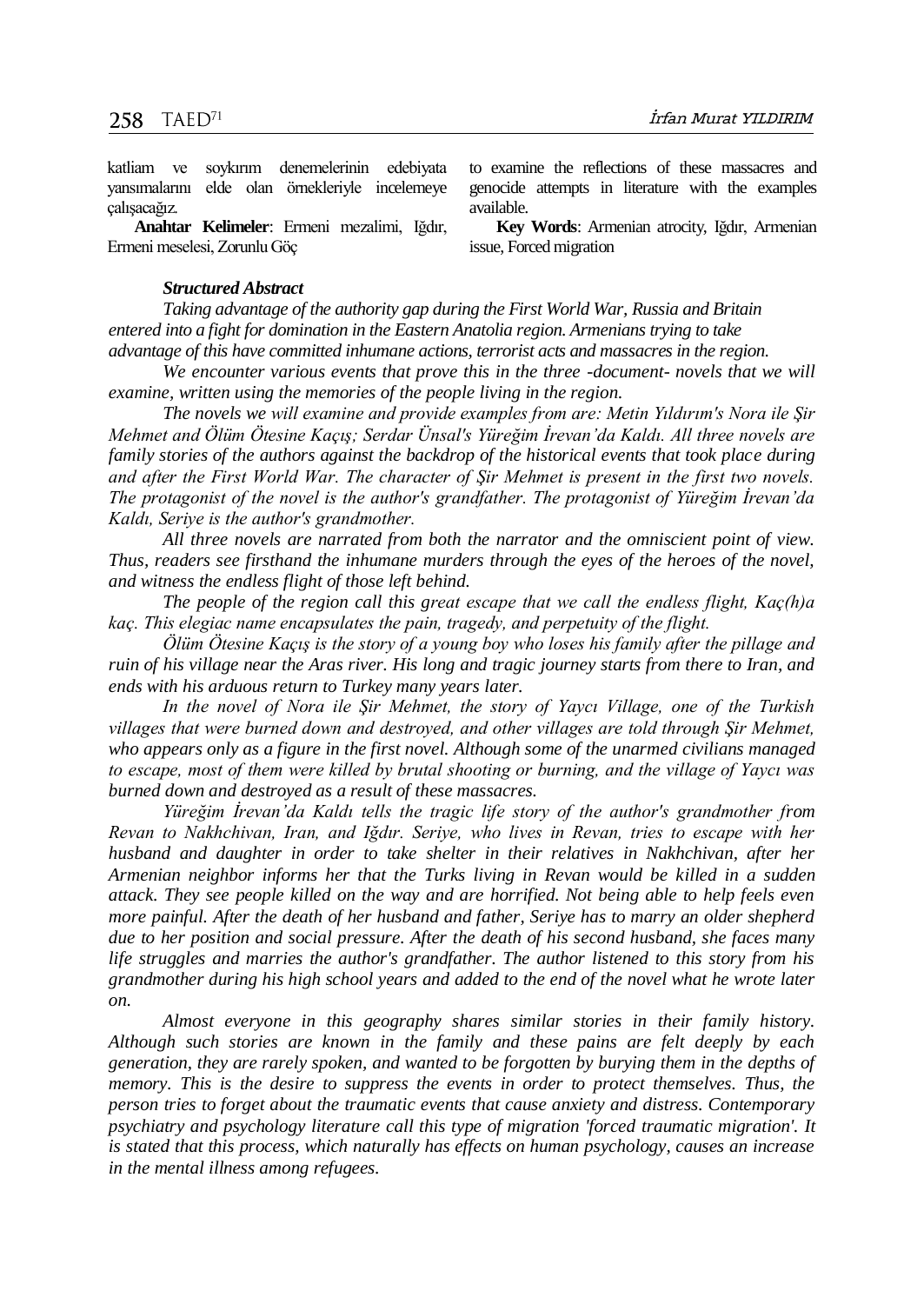*Another important effect of immigration on human psychology lies in the adaptation process. This process can be overcome in a long or a short period of time; or cannot be overcome and can progress into depressive states. The sooner the person adapts his new environment, the sooner he overcomes the feeling of loneliness. Otherwise, nostalgia starts to show its traumatic effects. One of the most common psychological difficulties faced by an individual in a foreign place is the feeling of alienation regarding new people and new places. This feeling of alienation causes various problems.*

*The protagonist of Ölüm Ötesine Kaçış, Ekber, finds himself in Iran after a long and painful escape. Within a few weeks, his life has changed so that he can never return to his old self. He is now a shepherd of a family and lives in a barn instead of his mother's comfortable*  bed. This great change in the life of a child who is in the transition from childhood to youth will *of course affect him and cause him to be filled with a deep feeling of homesickness, pain, sorrow, and longing.* 

*These events, which are engraved in the minds of people in Eastern Anatolia but could not be written down, waited for a few generations to be written. These memories, which were told as a tragic story within the family, trying to be forgotten for many years, were finally written down by grandchildren or their children in various ways. The number of such works is increasing day by day.*

*What we want to draw attention to here is that these terrible pains were written down after a few generations, and that they remained only local. However, these memories will disappear after a time, therefore they need to be carefully written, read, and filmed so these painful events will no longer remain as statistics and reveal the historical pains of ordinary people to the world.*

### **Giriş**

Ermeni meselesi iki yüz yıldan daha uzun bir süredir Türk milletini meşgul eden büyük bir derttir. Bu meselenin derin tarihsel ve politik kökenleri vardır. Bunlar bir makalenin sınırları içine sığmayacak kadar geniş ve ayrıntılı incelenmesi gereken konulardır. Bununla ilgili emekli diplomat, araştırmacı-yazar Bilal N. Şimşir'in tespitleri çok önemlidir:

*"Eskiler Ermeni gailesi diyorlardı. Gaile, dert, sıkıntı, keder, üzüntü, insanı uğraştıran, bezdiren sıkıntılı iş demektir. Bir bakıma baş ağrısı, hatta baş belası. Ermeni gailesi basit bir sorun değil, karmaşık, sui generis (eşi benzeri olmayan, nevi şahsına münhasır) bir sorundur. Başka sorunlara pek benzemiyor. Bu gailenin geçmişinde, Ermenilerin Osmanlı devletine ihaneti var; düşmana hizmeti var, Mehmetçiği arkadan hançerlemesi var; masum Müslüman köylüleri kılıçtan geçirmesi var, alçaklık, kalleşlik var, yalanın, hilenin daniskası var, her türlü adilik, kötülük ve de emperyalizmin bütün çirkin oyunları var."* (Ermeni Meselesi s.10-11)

Yukarıdaki değerlendirme, önemli bir diplomatın tarihi arka planı olan ve Ermeni meselesinin temelindeki düşünceleri biraz olsun açıklayan bir değerlendirmedir. Yine aynı araştırmacıya ait aşağıdaki tespitler bizim makalemizde yapacağımız incelemelere de ışık tutacak niteliktedir:

*Ermeni çetelerinin "faşist milliyetçiliği", "sapık yurtseverliği", kökleri tarihin derinliklerine kadar uzanan bir Ermeni suikast damarı, masum Türk kanı*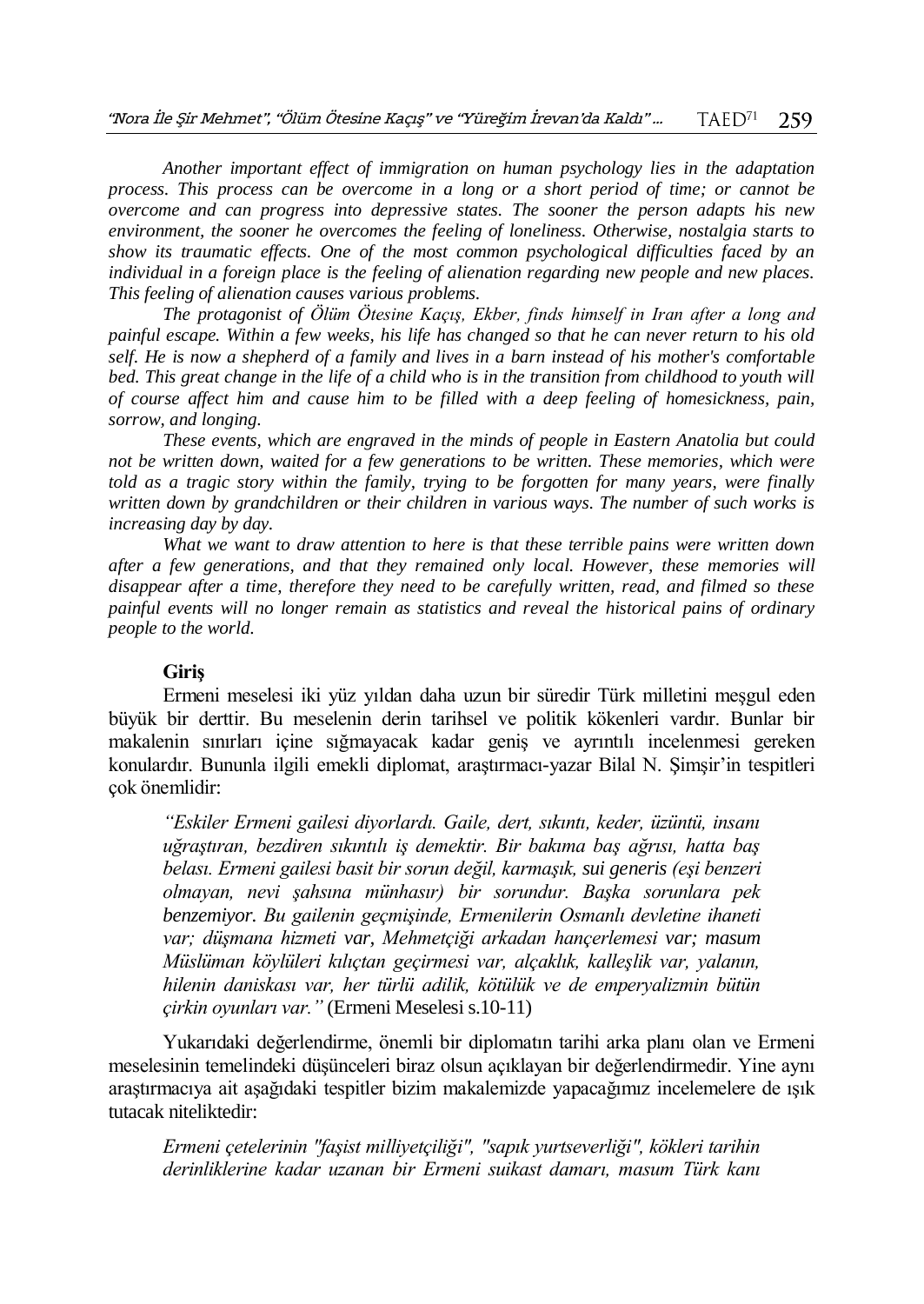*döken katilleri "Ermeni Ulusal Kahramanı" ilan etme geleneği, Ermeni çocuklarını bu sözümona "kahramanlara" özendirip yeni suikastçılar yetiştirme ve suikast geleneğini kuşaktan kuşağa aktarma kültürü, kimi Ermeni papazlarının kanlı suikastçıları kutsayıp yüceltme alışkanlığı, Ermenistan Hükûmetinin, kanlı teröristlere kanat germesi, hatta onlara devlet protokolünde yer vermesi vs. vs. var. Masum Türk diplomatlarını vurmuş, Türk kuruluşlarına bombalar savurmuş ve pek çok masum can almış o kanlı teröristler yargılanmamış, cezasız kalmıştır. Ermeni galiesinin içinde bunların hepsi var. Ermenistan'ın, Türkiye sınırlarını reddetmesi, Türk topraklarına göz dikmesi, Azerbaycan topraklarını işgal etmesi, yüz binlerce Azeriyi yerinden yurdundan etmesi var, var, var da var. Yani Türkiye'nin karşısında dengesiz, patolojik, iflah olmaz, yüzsüz insanlar var... İnsanı uğraştırır, kahreder... (sapık yurtseverlik kavramı K.S. Papazyanın aynı adlı kitabından* (K.S. Papazyan Patriotizm perverted, Boston 1934) alınmıştır (Ermeni Meselesi s.11)

Yukarıda kısa alıntılarla mahiyetini özetlemeye çalıştığımız Ermeni vahşetinin tarihi arka planını başka araştırmacılara bırakarak biz bu yazımızda özellikle Doğu Anadolu'da, uzun bir müddet Rus işgalinde kalan Türk topraklarında gerçekleştirilen Ermeni vahşetinin hâtıralardan yazıya aktarılmaya başlanan kısımlarını değerlendirmeye çalışacağız.

### **Ermeni Mezalimi**

Yukarıda da bahsettiğimiz gibi Türk toplumunu derinden sarsan bu trajik olayları bir makalenin sınırları içine sıkıştırmak mümkün değildir. Bu korkunç kanlı olayların bölge insanı üzerindeki sarsıcı etkisini de incelemek bunun sonuçlarını da bütün yönleriyle değerlendirmek gerekmektedir. Yani bu incelememiz amaçları bakımından yalnızca bir başlangıç olabilir. Çünkü yüzbinlerce insanın akıl almadık yöntemlerle katledilmesi, bunun siyasi, sosyal ve psikolojik nedenlerini ve sonuçlarını değerlendirmek için farklı disiplinlerce yapılması gereken uzun süreli bir araştırma gerekmektedir. Yine de bu incelemeden çıkacak sonuçların ilgi çekici olacağını düşünüyoruz.

*Ermeni hükûmeti ve Taşnak Cemiyeti'nin Revan ve Aras bölgeleri ile Elviye-i Selâse (Kars, Ardahan, Batum)'da bir tek Müslüman bırakmamak maksadıyla faaliyette bulundukları; Kars, Sarıkamış, Iğdır taraflarında ve Revan ile Aras mıntıkasında İslamlara karşı yapılan zulmün son dereceyi bulduğu; Sarıkamış'ın Soğanlı Dağı'nda Eyüb Paşa aşireti'ne ve Kağızman'ın Karakurt nahiyesinde Kürtlere saldıran Ermenilerin geri çekilmek zorunda kaldıkları ; Iğdır civarında bulunan yüz hanelik Oba ve yirmi beş hanelik Persa köyleri halkının tamamen katl ve Tavus köyünden yüz elli kişi ile üç yüz hanelik Yaycı köyünün kısmen katledildiği; Yukarı Koturlu, Aşağı Koturlu ve Köseler'i yağmalayıp yaktıkları, Zakim, Çermik ve Bardız köylerine saldırıp halktan gördüklerini öldürdükleri; Iğdır'da yapılan mezâlimin şiddetinden dolayı yaklaşık iki bin kişinin Bayezid hududuna iltica ettiği; mezâlim esnasında kadınlara tecavüz edilmesi ve çıplak olarak Ermeni askerleri arasında gezdirilmesinden ötürü bir çok Müslümanın ilticadan*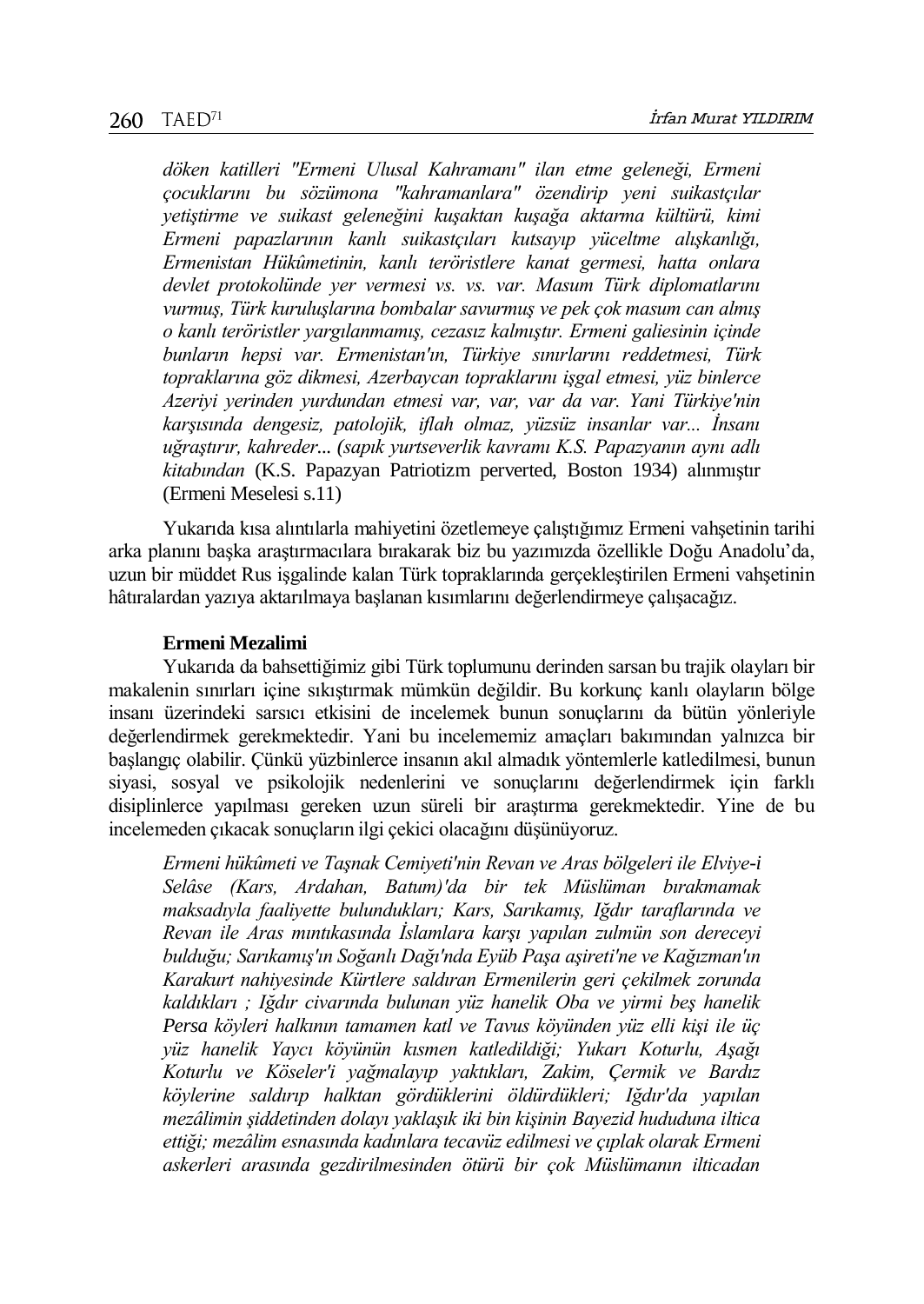*vazgeçip savaşmak üzere geri döndükleri; tarlada çalışan halkın üzerine Ermenilerce top ve makinalı tüfek ateşi açıldığı, ezan okuyanların taşlandığı; bu katliamları yapan Ermenilerin Amerika generali tarafından desteklendiklerini ileri sürdükleri hâlde İslam köylerini dolaşmaya gelecek olan Amerika heyetine yapılacak şikâyetleri engellemek için halka tehdit ve baskı uyguladıkları…*<sup>1</sup>*"*

Yukarıdaki alıntı o dönemde yazılan bir rapordan alınmıştır. Bölgedeki otorite boşluğunu fırsat bilen örgütlenmiş Ermeni çeteleri metnin sonunda sunacağımız tablodan da anlaşılacağı üzere bu bölgede 154.964 sivil insanı kadın, erkek, çocuk, genç, yaşlı ayrımı yapmadan çeşitli işkence usulleri deneyerek öldürmüşlerdir.

Ermenilerin bu metotlarını kaynaklara dayalı çeşitli tıbbi sebeplerle izahının psikiyatristlerle değerlendirilmesi daha uygun olmakla birlikte yukarıda K. S. Papazyan'ın değerlendirmesiyle *sapık yurtseverlik* kavramı ve sadizm hareket noktalarından bazıları olabilir şeklinde değerlendirilebilir.

Bölgede yaşayan Türklerin bu soykırıma yönelik büyük vahşetten payına düşenler, yaşadıkları, uğradıkları zulümler, tecavüzler, işkenceler ile bunların sonucunda ortaya çıkan büyük göç hadiselerinin onlar üzerindeki etkilerini ve bunun edebiyata yansımalarını değerlendirmeye çalışacağız. Örnekler sunacağımız üç roman da Iğdır'daki katliamları anlatır. Iğdır adını değiştirip Doğu Anadolu bölgesindeki herhangi bir şehrin adı eklenirse durum değişmez. Bu bölgenin her yerinde kanlı Ermeni katliamları yapılmıştır.

# **Katliamlar ve Sonsuz Kaçış**

 $\overline{a}$ 

I. Dünya Savaşı yıllarında bölgedeki otorite boşluğundan yararlanan Rusya ve İngiltere bölgede hâkimiyet kavgasına girişmişlerdir. Bundan yararlanmaya çalışan Ermeniler, bölgede her türlü insanlık dışı eylemlerde bulunmuş; insanı, insanlığı dehşete düşüren terör eylemleri, katliamlar yapmıştır. Bunlar tarihî belgelerde de mevcuttur. Bu bilgi ve belgelerin ışığında -zaman zaman arşiv çalışmalarıyla elde edilen birtakım verileri de paylaşmaya çalışarak- bölgedeki katliam ve göçlerin buradaki insanlar üzerine etkilerini edebî eserlere yansıtılan kısmıyla değerlendirmeye çalışacağız.

Yukarıda belirttiğimiz gibi Ermeniler Ruslara güvenerek bölgedeki Müslüman halka her türlü sıkıntıyı yaşatmaktadır. Nitekim değerlendireceğimiz romanlardan birinde roman kahramanı Şir Mehmet bir akrabasını tarla sulama kavgası bahanesiyle öldüresiye döven Ermeni Arman ve Nerses'i engeller. Arman bunu bahane ederek bölgedeki Rus karakoluna şikâyette bulunur ve Şir Mehmet dört yıl hapse mahkûm olur (N.Ş. s.40-41). Bu ve bunun gibi olaylar gündelik sıradan olaylardır. Ermeniler her türlü kanunsuzluğu yapmaktadır. Ruslar bunları görmezden geldiği gibi, Türkler kendini savunmak zorunda kalınca da sıradan bir tartışma sonucu bile olsa hapis ve sürgünle cezalandırılmaktadır.

Bölgede yaşayanların hatıralarından yararlanarak yazılan inceleyeceğimiz üç -belgeromanda da bunu ispatlayan çeşitli olaylarla karşılaşırız.

<sup>1</sup> T.C. Başbakanlık Devlet Arşivleri Genel Müdürlüğü, "Kars, Sarıkamış ve Iğdır Civarında Ermeniler Tarafından Yapılan Soykırım (c.3, s. l338-39 (28. X. l9l9) – Ankara-2001.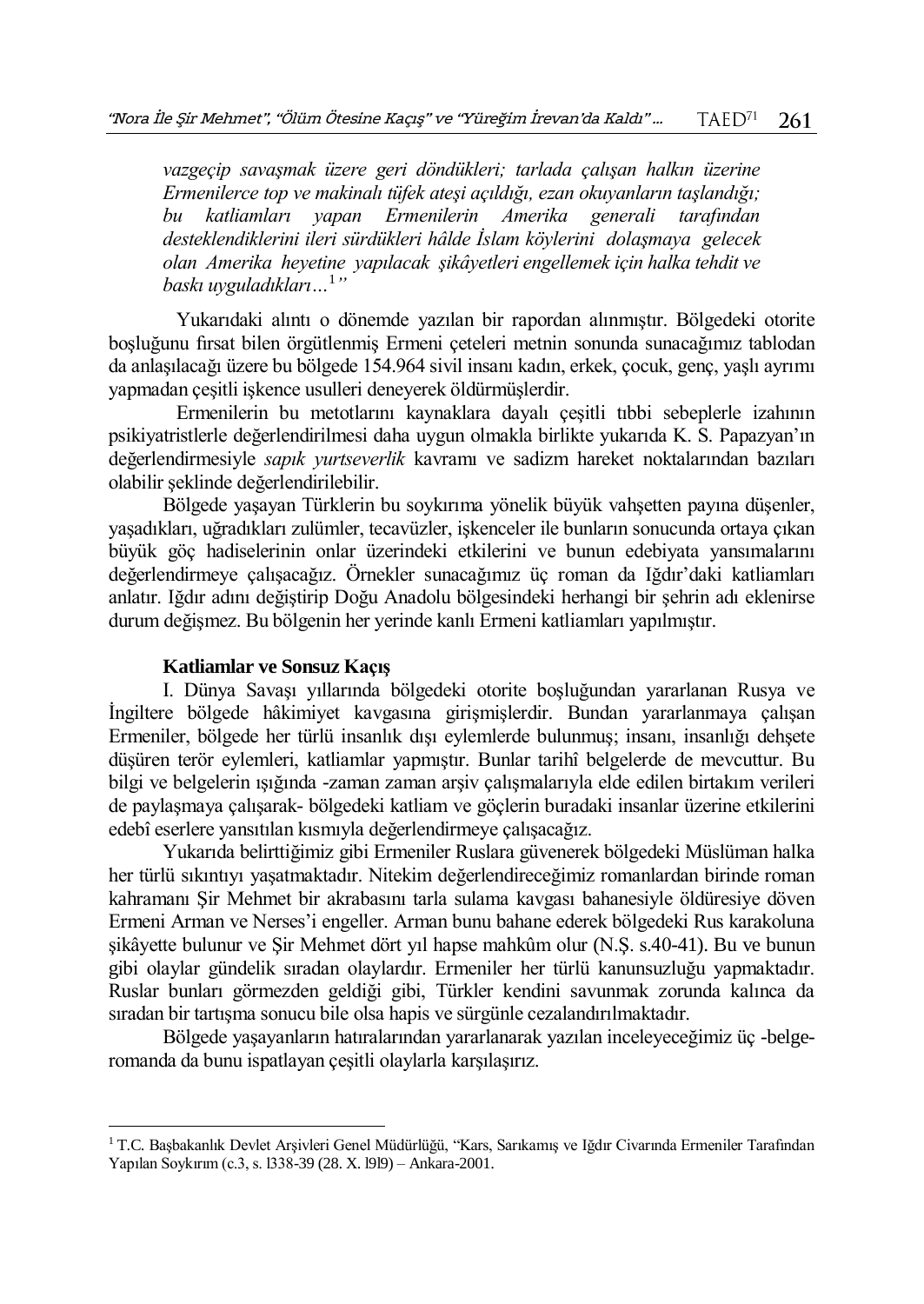Değerlendirerek örnek vereceğimiz romanlar Metin Yıldırım'ın *Nora ile Şir Mehmet* ve *Ölüm Ötesine Kaçış*; Serdar Ünsal'ın *Yüreğim İrevan'da Kaldı* adlı eserleridir. Üç roman da I. Dünya savaşı ve sonrasında gerçekleşen tarihî olaylar fonunda yazarların aile hikâyeleridir. Şir Mehmet ilk iki romanda da vardır. Roman kahramanı yazarın dedesidir. *Yüreğim İrevan'da Kaldı* romanının kahramanı Seriye de yazarın büyükannesidir.

Üç roman da hem kahraman anlatıcı hem de hâkim bakış açısıyla anlatılmıştır. Böylece okuyucular roman kahramanlarının gözüyle insanlık dışı cinayetleri görerek geride kalanların sonsuz kaçışına birinci elden tanıklık ederler.

Bölge insanı bizim sonsuz kaçış diye adlandırdığımız bu büyük kaçışa *Kaç(h)a kaç* adını veriyor. Bu isim nereye kaçacağını, sığınacağını bilmeyen çocuk, yaşlı, kadın ve yanlarında nasılsa sağ kalmayı başarabilen erkeklerin kaçışını anlatır. Bu kaçış muhatabına sonsuz gibi gelir, çünkü ani bir saldırı sonucu her şeylerini kaybetmişlerdir. Nereye sığınacaklarını bilmeden bir belirsizliğe doğru kaçmaya başlarlar. Sığınmak istedikleri her yerde başlarına ayrı bir felaket gelir. Yiyecek içecek olmadan saklanarak gitmeye çalıştıkları sırada kimi eşkıyalarca soyulur, öldürülür. Kiminin kızları, kız kardeşleri ellerinden alınır. Direnmeye çalışanlar öldürülür. Onları gidecekleri yerlerde de bir cennet beklemez. Yiyecekleri yoktur. Otları, tarlalarda başaklardan dökülen tahıl tanelerini, hatta hayvan pislikleri arasından arpa buğday tanelerini ayıklayıp yiyerek hayatta kalmaya çalışırlar;

*(…) sesi titriyordu. Önde gittiği için yüzünü göremiyorduk. Sesi tok olmasına karşın karamsarlık da belirgindi. Daha fazla soru sormaya cesaret edemedik. Epeyce yürüdükten sonra biçilmiş buğday tarlalarına gelmiştik. Tarlalarda birçok insan vardı. Buğday tarlasında yerlere dökülen kırpları (kopup yere düşen buğday, arpa, çavdar başakları veya taneleri) topluyorlardı. (…) demek ki buğdayı alıp dövüyor, sonra ise çıkan buğdayları taş arasında ezerek un yapıyorlarmış.* (ÖÖK. S.95-96)

*Ana! Onlar kırp yerine at pisliği topluyorlar.*

*Zeynep ananın yüzü gerildi (…)- Balam, onların yaptıklarını buradaki herkes zaman zaman yapmıştır. İnsan aç kalınca her şeyi yer. Onlar topladıkları tezekleri bu sabah ayıkladılar: Çıkan darıları yıkayıp kurumaları için oraya serdiler.* (ÖÖK. S.104)

Kimini biri hizmetçi olarak alır. Kimi kadınlar, kızlar kendilerinden 25-30 yaş büyük erkeklerle evlendirilir. İtiraz edemezler çünkü babaları, ağabeyleri, büyükleri bu katliama karşı koymak için geri dönmüşlerdir<sup>2</sup>.

*Ölüm Ötesine Kaçış* romanı Aras Nehri kıyısındaki köylerinin yağmalanarak yakılıp yıkılması sonucu ailesini kaybeden bir çocuğun Iğdır'dan Kağızman'a, oradan İran'a uzanan ve yıllar sonra binbir sıkıntıyla Türkiye'ye dönüşüyle sonlanan uzun ve trajik bir yol hikâyesidir. Roman boyunca Ermeni vahşetini bütün çıplaklığıyla izleriz. Romanda ana izleklerden biri de intikam ve merhamet duygularının çarpışmasıdır. Yolda gördüğü vahşetten, anne ve babasının yakılarak öldürülmesinden iyice hırslanarak içi kin ve nefretle

 $\overline{a}$ 

<sup>2</sup> T.C Başbakanlık Devlet Arşivleri Genel Müdürlüğü, age. (C.3, s. l338-39)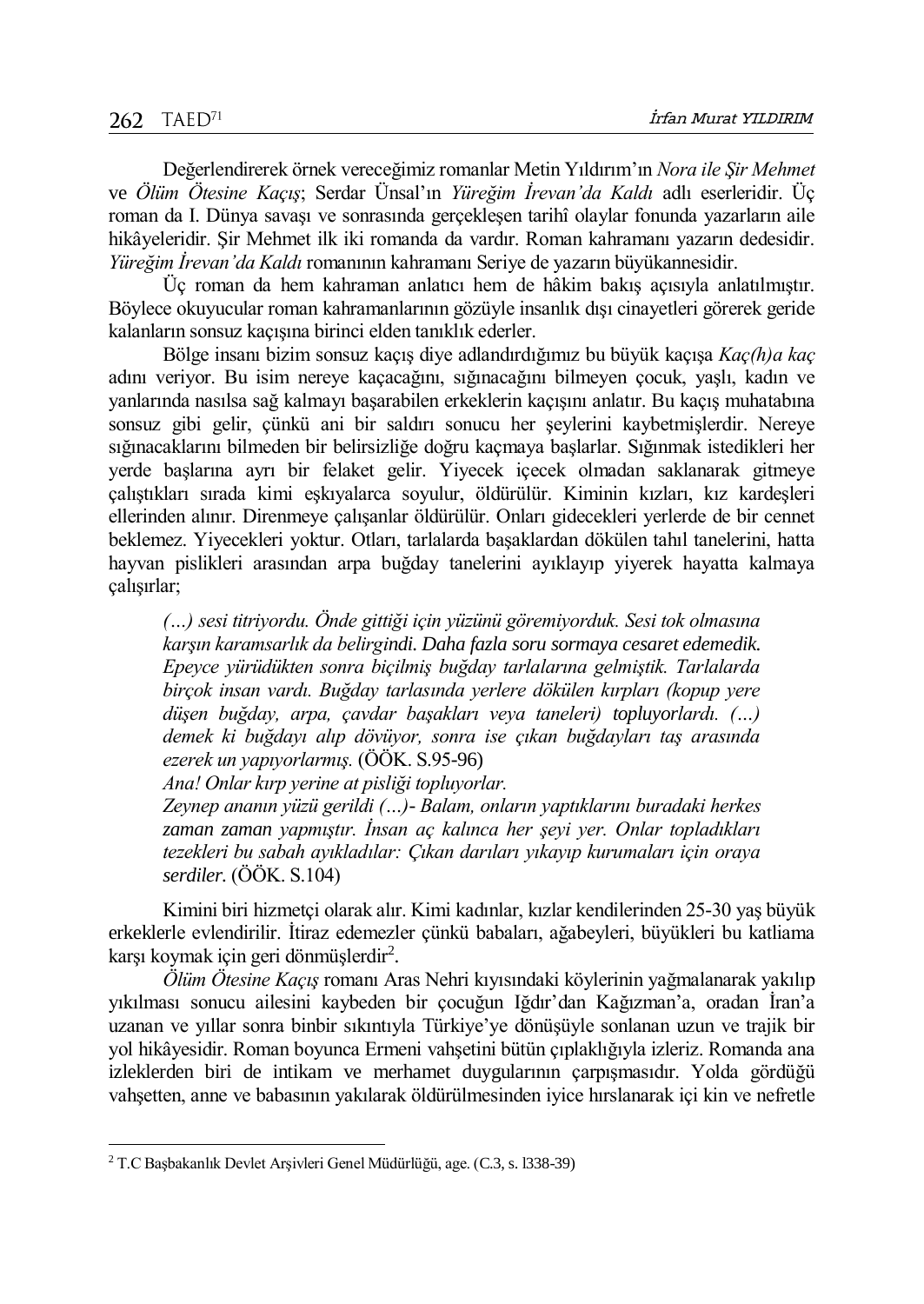dolan Ekber, diğer yandan ergenlik döneminin ruhsal sancılarıyla boğuşarak insani duygularını kaybetmemeye çalışır.

*Nora ile Şir Mehmet* romanında ise ilk romanda sadece bir figür olarak görünen Şir Mehmet ile birlikte yakılıp yıkılan Türk köylerinden Yaycı köyünün ve diğer köylerin hikâyesi anlatılır.

Şir Mehmet, evli ve bir çocukludur. Eşi ikinci çocuklarına hamiledir. Iğdır Merkeze bağlı Yaycı köyünde yaşar. Çiftçilikle geçinir. Romanda otuzlu yaşlardadır. Bir gece tarla sulamak için evinden çıkar. Tarlaya vardığında yakın akrabası ve küçük oğlunun iki Ermeni tarafından öldüresiye dövüldüğünü görür ve müdahale eder. Çıkan kavgada iki Ermeni'yi de tartaklar ve silahlarını alır. Neticede Ermenilerin şikâyeti üzerine dört yıl hapse mahkûm olur. Bir müddet hapiste kaldıktan sonra çarın çıkardığı genel af sonucu o da tahliye edilir.<sup>3</sup> Önceleri Ruslarca korunan ve şımartılan Ermeniler, daha sonra silahlandırılarak kendileri için destek birlikleri oluştururlar. Özellikle Iğdır doğumlu General Dro lakabıyla bilinen Drastamat Kanayan adlı eşkıyanın oluşturduğu çeteler Iğdır'dan Karabağ'a kadar birçok bölgede büyük katliamlar gerçekleştirmiştir.<sup>4</sup>

Yaycı köyü de bu katliamlar sonucunda yakılıp yıkılmış, silahsız sivil halkın bir kısmı kaçmayı başarabilse de büyük bir bölümü vahşice kurşunlanarak veya yakılarak öldürülmüştür. Şir Mehmet ve ailesi Yaycı köyü katliamından kurtulsa da Küllük köyünde baskına uğradıklarında eşi ve küçük kızı Ermenilerce öldürülür, diğer kızı da yollarda sıtmadan hayatını kaybeder. Yol hikâyesi Yaycı'dan İran'a kadar devam eder. Şir Mehmet kaçabilen diğer erkekler gibi sürekli savaşır ama karşısında Ruslar ve İngilizler tarafından desteklenen ve ağır silahlarla donatılan Ermeni çetelerine karşı umutsuz bir savaştır. Savaş sonunda kazanılır ama bedeli çok ağır olan bir savaştır bu:

*(…) Oraya doğru gidince üç ayrı iskelet gördü. İskeletlerin üstünde hiç et yoktu. El ve ayak kemiklerinin bazıları kırılmıştı. Bazı kemik parçaları da hiç ortada yoktu. Birkaç el ve ayak kemiği ise etrafa dağılmıştı. Daha dikkatli inceleyince köpeklerin cesetleri yediğini anladı. Bir mırıltıyla irkildi. Kendisinden yirmi metre ötede yaşlı bir kadın yüzünü Kıbleye dönmüş, bayatı diyerek ağlıyordu:*

*Kalk balam, bu gelen anandır oğul, Senin için ağlayan, bazen de susan oğul, Sensiz geçen günlerimde Ölüp de dirilen anan bu, oğul… Mecnun gibi çöl çöl gezdim, Bu çöken gözümde yaş, Titreyen başımda saç kalmadı oğul. Nasıl dayanayım bu zulme, Öpmeye kıyamadığım kolunu, Köyün köpekleri yemiş oğul.* (N.Ş s.231-232)

 $\overline{a}$ 

<sup>3</sup> Iğdır 1920 yılı kasım ayına kadar Rus işgali altında kalmıştır.

<sup>4</sup> https://tr.wikipedia.org/wiki/Drastamat\_Kanayan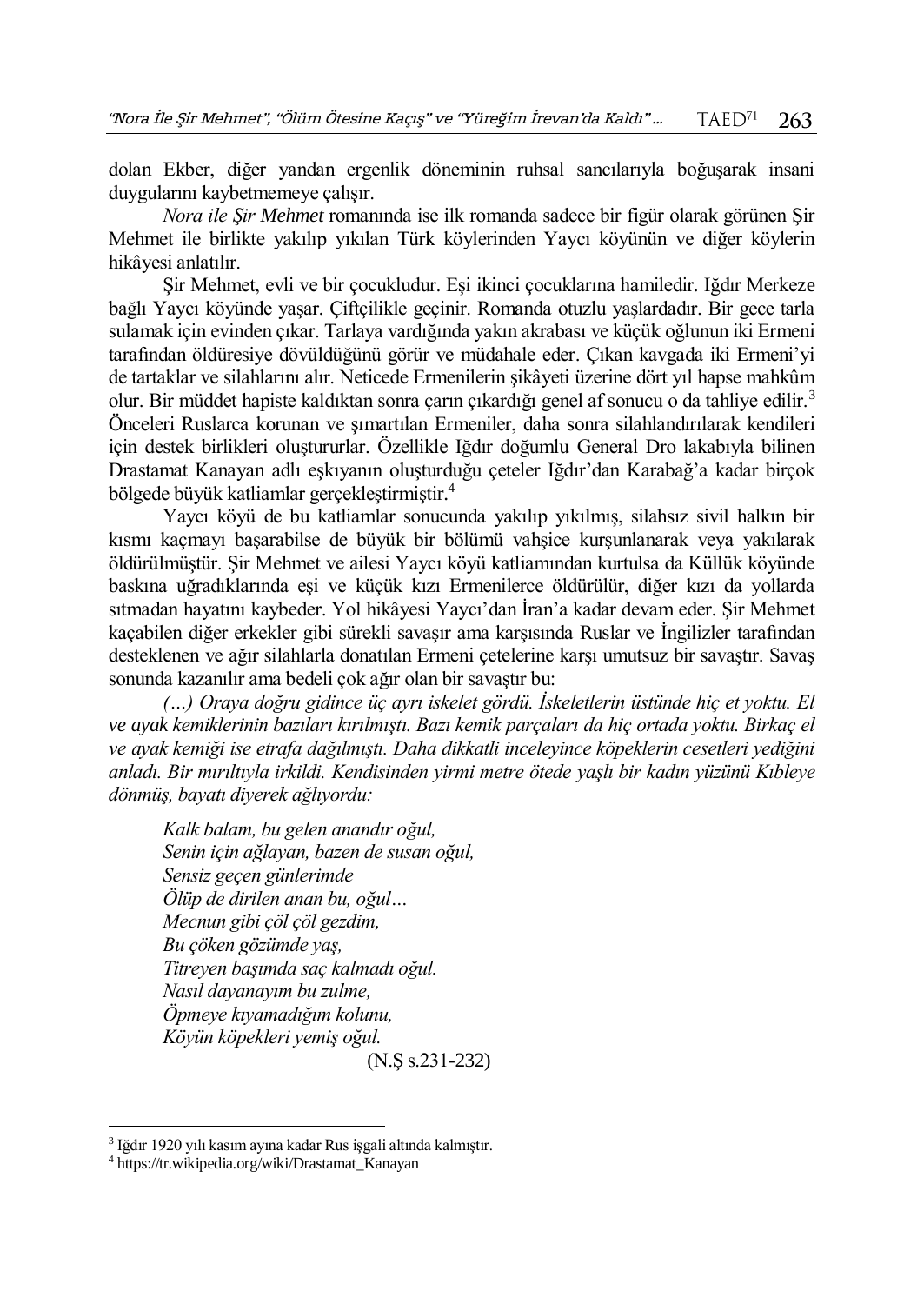*Yüreğim İrevan'da Kaldı* romanı ise yazarın büyükannesinin -6 asırdır Türk yurdu olan- Revan'dan, Nahçıvan, İran ve Iğdır'a uzanan trajik hayat hikâyesi anlatılır. Revan'da oturan Seriye Ermeni komşusunun Revan'da oturan Türklerin ani bir baskınla öldürüleceğini haber vermesi üzerine Nahçıvan'daki yakınlarına sığınmak üzere eşi Abbas ve kızı Firuze ile birlikte kaçarlar. Henüz yoldayken katliamın başladığını anlatan silah seslerini duyarlar. Yolda öldürülen insanları görüp dehşete düşerler. Eşi yolda öldürülen iki çocuklu bir kadının taşıyamadığı için çocuğunun birini yolda bırakarak kaçmak zorunda kaldığını yürekleri yanarak görürler (YİK, s.13). Yardım edememek daha da acıdır. Yolda Abbas Ermenilerin öldürmek istediği bir kadına yardım eder kadını kurtarsa da kendi öldürülür. Seriye Aras nehrini Abbas olmadan geçmek zorunda kalır. Abbas artık ebediyen yaşadığı topraklarda kalmıştır

Nahçıvan da emniyetli olmadığı, sürekli saldırıya uğradığı için yolda karşılaştığı babasıyla İran'a doğru yola çıkar. Baba Seriye'yi yakın köyde akrabalarına emanet ederek eşi ve çocuklarını almak üzere geri döner. Amacı bu olsa da o da Ermeniler tarafından öldürülür. Artık Seriye yalnız ve çaresiz kalmıştır. Seriye sığındığı evde bu uzun misafirlikten dolayı sıkıntıya düşer. Hem kaldığı evde sığıntı durumuna düşmesi hem de toplumsal baskı yüzünden kendinden çok yaşlı bir çobanla evlenmek zorunda kalır. Ondan da bir kızı olur. İran'da büyük bir yoksulluk ve sıkıntı içinde yaşarken akrabaları onu bulurlar, eşinden izin alarak Iğdır'a götürürler. Iğdır'da bir müddet kaldıktan sonra eşini de ikna edip Iğdır'a yerleşmek için İran'a döner ama eşi vefat etmiştir. Seriye bu defa iki kızıyla yalnız kalır. Iğdır'a döner. Akrabalarının yardımıyla buraya yerleşir, geçimini sağlamaya çalışır. İki kızla bu çok zordur. Uzun ve sıkıntılı hayat mücadelelerinden sonra yazarın dedesiyle evlenir. Yazar, lise yıllarında babaannesinden dinlediği bu hikâyeyi daha sonra kaleme aldığı romanın sonuna eklemiştir.

# **Katliamların ve Göçlerin Kurbanlar Üzerine Etkileri**

Bu romanlar Iğdır, Nahçıvan, İran üçgeninde geçen binlerce acı hikâyeden sadece üçünü anlatır. Bu coğrafyada hemen herkesin aile tarihinde buna benzer hikâyeler vardır. Herkes bu trajediyi az çok bilir kendilerinden önceki kuşakların acısını içlerinde hissederler fakat ilginç olan bu tarz hikâyelerin aile içinde bilinmesine, bu acıların derinden hissedilmesine rağmen hiç konuşulmaması, hafızanın derinliklerine gömerek unutulmak istenmesidir. Bu, bilinç altına itme, unutmaya çalışma, hiç olmamış gibi davranma, bilinçten uzaklaştırmaya çalışma gibi isimlendirebileceğimiz, kendini ve çevresini koruma amaçlı bastırma isteğidir. Böylece kişi kaygı ve üzüntü verici travmatik olay ve durumları unutmaya çalışır. Bunu derinlemesine incelemek psikologların ilgi sahasına girse de küçük bir değerlendirme yapmanın bu acıların birkaç nesil sonra edebiyata yansıması "*Göçebe ruh* hâlini *anlayabilmek için işe göçün psikolojimiz üzerindeki etkilerini araştırarak başlamalıyız. Ancak yeterli bilgi yok. Çağdaş psikiyatri ve psikoloji literatüründeki göç olgusu ekonomik, toplumsal ve siyasal nedenlerle bireylerin ya da toplulukların yerleşmek amacıyla bir başka coğrafyaya gittikleri ve orada tutunmaya, yaşamlarını sürdürmeye çalıştıkları durumları tanımlıyor. Pek doğal olarak insan psikolojisi üzerine etkileri olan bu*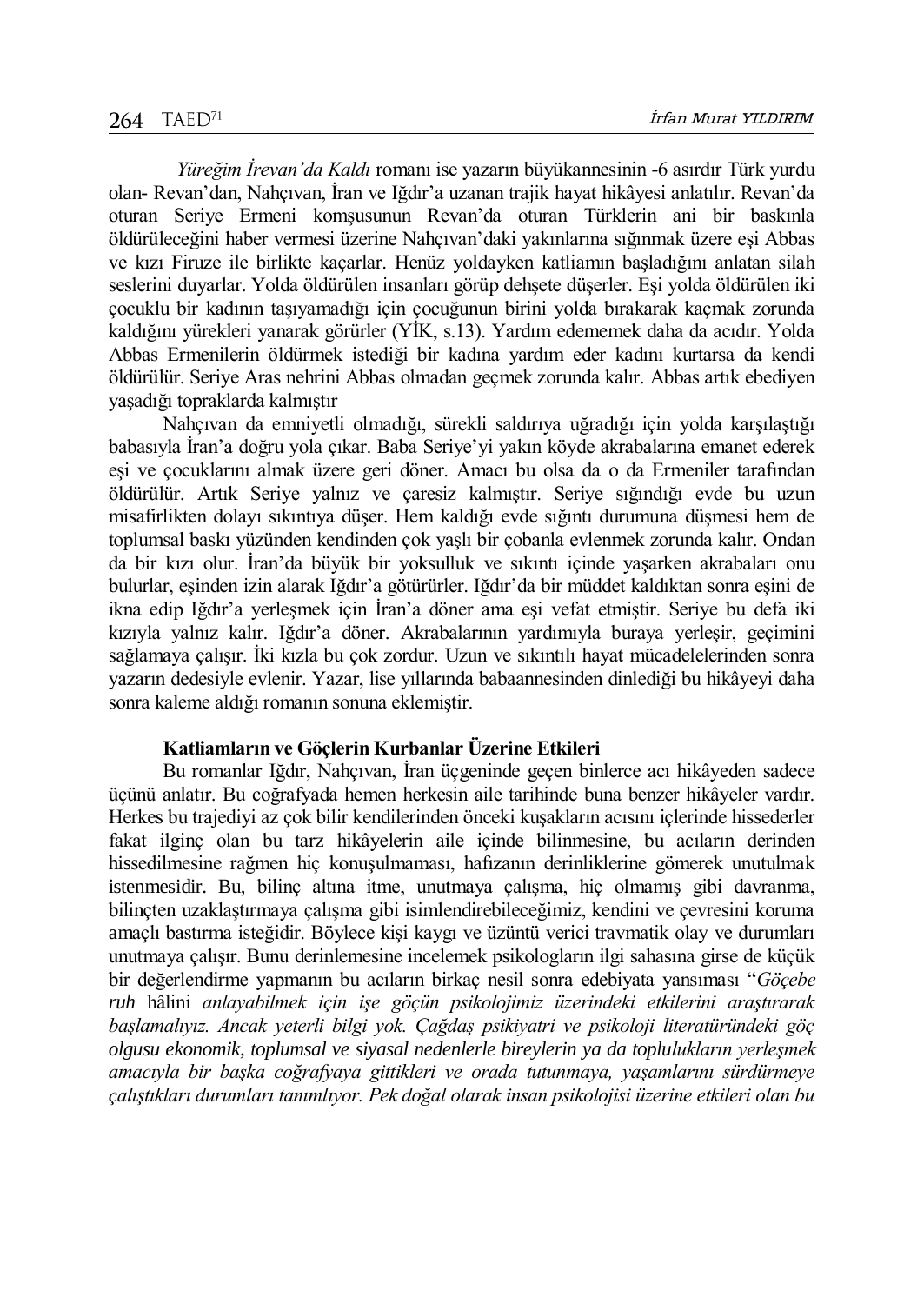*süreç, göçmenlerin (Mültecilerin) ruhsal rahatsızlıklarında artışa ve kendine özgü ruhsal sorunlara yol açıyor. Biz, bu tür göçlere 'zorunlu travmatik göç' adını veriyoruz<sup>5</sup> ."*

Savaş, gurbet duygusunu yaratan başlıca etkenlerden sadece biridir. Savaş süresince yaşananlar, Türk ordusunun -aynı yıllarda bir kurtuluş mücadelesi verildiği için- işgal edilmiş bu topraklara uzun müddet girememesi, o topraklarda geride kalanların yaşadıkları katliamlardan kurtulabilmek için çaresizce çırpınmaları, yabancı ülkelerin topraklarına can havliyle sığınma çabaları ve yollarda yaşadıkları başlı başına birer trajedidir.

Zor geçen savaş yılları halka acı, sıkıntı, çaresizlik ve açlıkla beraber derin bir gurbet duygusunu da getirmiştir. Bir tarafta insanlar Millî Mücadele uğruna varını yoğunu ortaya koyarken bir taraftan da katliamlardan kurtulabilmek için ümitsizce çırpınmışlardır. Erkek nüfusun çoğu yurdun dört bir yanında kurulu cephelerde savaşmak amacıyla memleketlerinden ayrıldığı için özellikle Doğu Anadolu'da geride kalanlar silahsız, çaresiz kendilerini savunmaya fırsat bulamadan büyük kayıplar vermişlerdir.

Gurbet denildiğinde ilk akla gelen duygular genellikle olumsuzdur. Memleket hasreti, hüzün, yabancılık, yalnızlık, kimsesizlik, endişe, korku gibi olumsuz duygular mecburen ve beklenmedik bir anda çıkılan bu uzun yolculukta insan psikolojisini derin bir şekilde etkilemektedir.

Gurbetin ilk çağrıştırdığı son derece olumsuz olsa da gurbet acısı daha çok gidilecek yere varıldığında ortaya çıkmaktadır.

Korku, endişe, yalnızlık ve panik duygusunun yanı sıra gurbetin yaratmış olduğu olumsuz sonuçlardan biri de sıla hasretidir. Sıla, "*bir insan için doğup büyüdüğü ve özlediği yer, yakınlarının, sevdiklerinin bulunduğu yer*dir." Çevredeki olumsuz şartlarla birlikte günden güne artan hasret duygusuna kapılmak bir müddet sonra psikolojik rahatsızlıklara da yol açmaktadır.

*"Psikiyatri literatüründe göçmenlerde görülen bir hastalık olarak 'sıla hasreti'nden (nostalji) ilk kez 1688'de İsviçreli hekim Johannes Hofer'in tez çalışmasında bahsedilir… Hofer, 'Gençler iyi yetişmiş, eğitim görmüş de olsalar ne yabancı âdetlere ve yaşam biçimlerine alışabilirler ne de yuvalarını unutabilirler. Bulundukları ülkeye düşmanlıkla dolana kadar, mutsuzluk içinde acı çekerek, gece gündüz memleketlerini düşünerek ve bu yoksunluk içinde hastalanana kadar sılayla ilgili tatlı düşler kurarak dolanıp dururlar.*

*Çağdaş psikiyatri literatürü, bugün de göçün insan psikolojisine yaptığı olumsuz etkilerle ilgilenmektedir. Örneğin bugün göç edenlerde şizofreni görülme sıklığında bir artış ortaya koyan araştırmalar vardır. Ancak çağdaş literatürdeki bu çalışmalar yöntem açısından çok sorunludur; 'göç' ve 'göçmen' tanımlarının içeriklerinin ne olduğu genellikle belirsiz kalmaktadır."<sup>6</sup>*

Gurbette geride bırakılan yerleri özlemenin dışında, geride bırakılan kişileri de özlemek ve özellikle bu ruhî bunalım anlarında anne şefkatine sığınmaya çalışmak ortaya çıkan duygulardan bazılarıdır.

 $\overline{a}$ 

<sup>5</sup> Erol Göka, Türklerin Psikolojisi, Timaş Yayınları, İstanbul 2008, s. 99.

<sup>6</sup> Erol Göka, Türk'ün Göçebe Ruhu, *age.,* s. 133-134.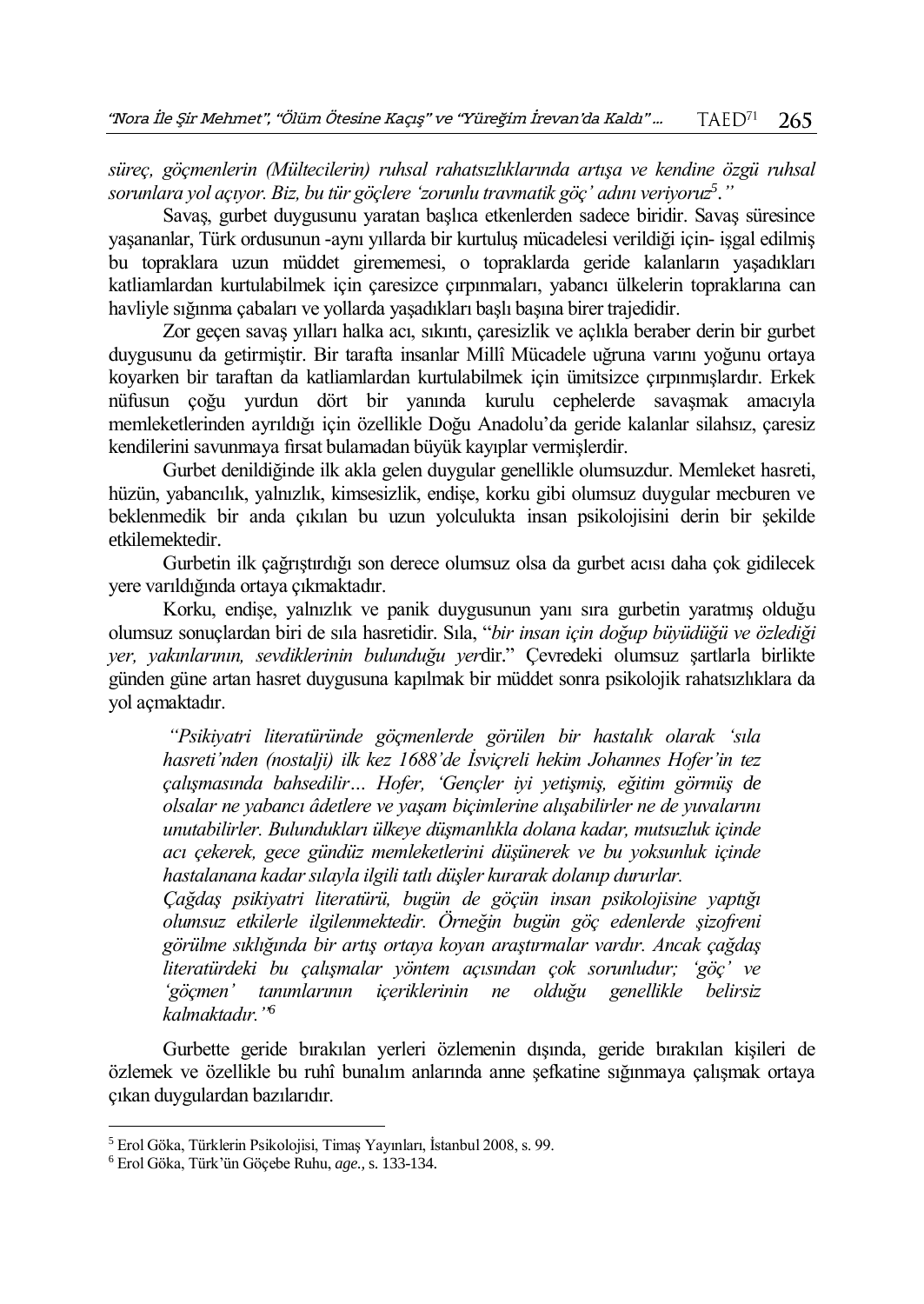$\overline{a}$ 

Gurbetin insan psikolojisi üzerinde bir diğer önemli etkisi de uyum sürecidir. Bu süreç, "*uzun veya kısa sürede atlatıldığı gibi; atlatılamayıp depresif hâllere kadar ilerleyebilmektedir.*" <sup>7</sup> Gurbette olan kişi ne kadar çabuk çevresiyle uyum içerisine girerse o kadar kısa sürede yalnızlık duygusundan kurtulur. Aksi h'alde gurbet sarsıcı, travmatik etkilerini göstermeye başlar.

Gurbette bulunan bireyin en çok karşılaştığı psikolojik sıkıntılardan biri, kendini gittiği yeni yer ve yeni insanlar karşısında yabancı hissetmesidir. Bu yabancılık, çeşitli sıkıntıları da beraberinde getirmektedir. *Ölüm Ötesine Kaçış* romanının kahramanı Ekber, Ermenilerin yaptığı katliamlara tanık olmadan önce 13-14 yaşlarında mutlu bir çocuktur:

*Kayısı mevsimi başlayınca, tüm köyün çocukları bayram ederdi. Yusuf'un bağının yanında bulunan diğer bağlar, çocuklara geniş bir oyun alanı sunuyordu. Bağın köşelerindeki yüksek çalılar ise doğal saklanma alanlarıydı. Onun için bu bağ, köy çocuklarının en çok sevdikleri oyun alanıydı. Buralarda oynamak özgürlüktü. Bu bağların ardında sonsuzluk vardı sanki (ÖÖK, s.11)*

Ermeni saldırısıyla birlikte hayatın bir başka yüzüyle karşılaşır:

*Çalılar, yerdeki çocuğun yüzünü görmesini engelliyordu. Yüzükoylu yatan cesedi ters çevirince, bunun arkadaşı Musa olduğunu anladı. Kaldırmaya çalışınca Musa'nın başı arkaya doğru düştü. Yanan evlerin çıkardığı ışık Musa'nın kesilen boğazındaki o korkunç manzarayı göstermişti. (…) Nereye gittiğini bilemeden koştu, koştu…Bağırarak koşuyordu. Çalıları, ağaçları geçti. Nefesi kesildi, dizüstü yere çöktü. Son bir kez; anaaa diye bağırmak istedi. Sesi çıkmadı. Bir uçurumdan düşer gibi hissetti. Nefes alamıyordu. Çırpındı ve olduğu yere yığıldı… (ÖÖK, s.16-17)*

Evinde mutlu ve huzurlu bir hayatı olan Ekber, uzun ve çileli bir kaçıştan sonra, kendini İran'da bulur. Birkaç hafta içerisinde hayatı bir daha eski hâline dönemeyecek kadar değişmiştir. Artık bir ailenin yanında çobandır ve annesinin rahat yatağı yerine bir ahırda barınmaktadır:

*Hadi, kalkalım Abbas!.. Baksana içeri leş gibi kokuyor (…) Buranın kışı da bizdekine benziyor, çok sert geçiyordu. Özellikle geceleri çok ayaz oluyordu ... Ahırda yattığımız için pek üşümüyorduk. Ahırda, tavan ağaçlarını tutan direkler arasında ve hayvanların üzerinde tahtalarla bir yer yapmıştık.* (ÖÖK. S.133)

Henüz çocukluktan gençliğe geçme aşamasındaki bir çocuğun hayatındaki bu büyük değişim elbette onu sarsacak, derin bir gurbet duygusu, acı, keder ve özlemle dolmasına yol açacaktır.

Aynı karmaşık duygulara *Yüreğim İrevan'da Kaldı* romanının kahramanı Seriye'de de karşılaşırız. Eşi ve küçük kızıyla kendi evinde mutlu bir hayat yaşarken, aniden kendini

<sup>7</sup> Gürman, Asuman, Atatürk Dönemi (1923-1938) Türk Şiirinde "Gurbet" Temi, (Basılmamış Doktora Tezi, Celal Bayar Üniversitesi, Manisa 2015)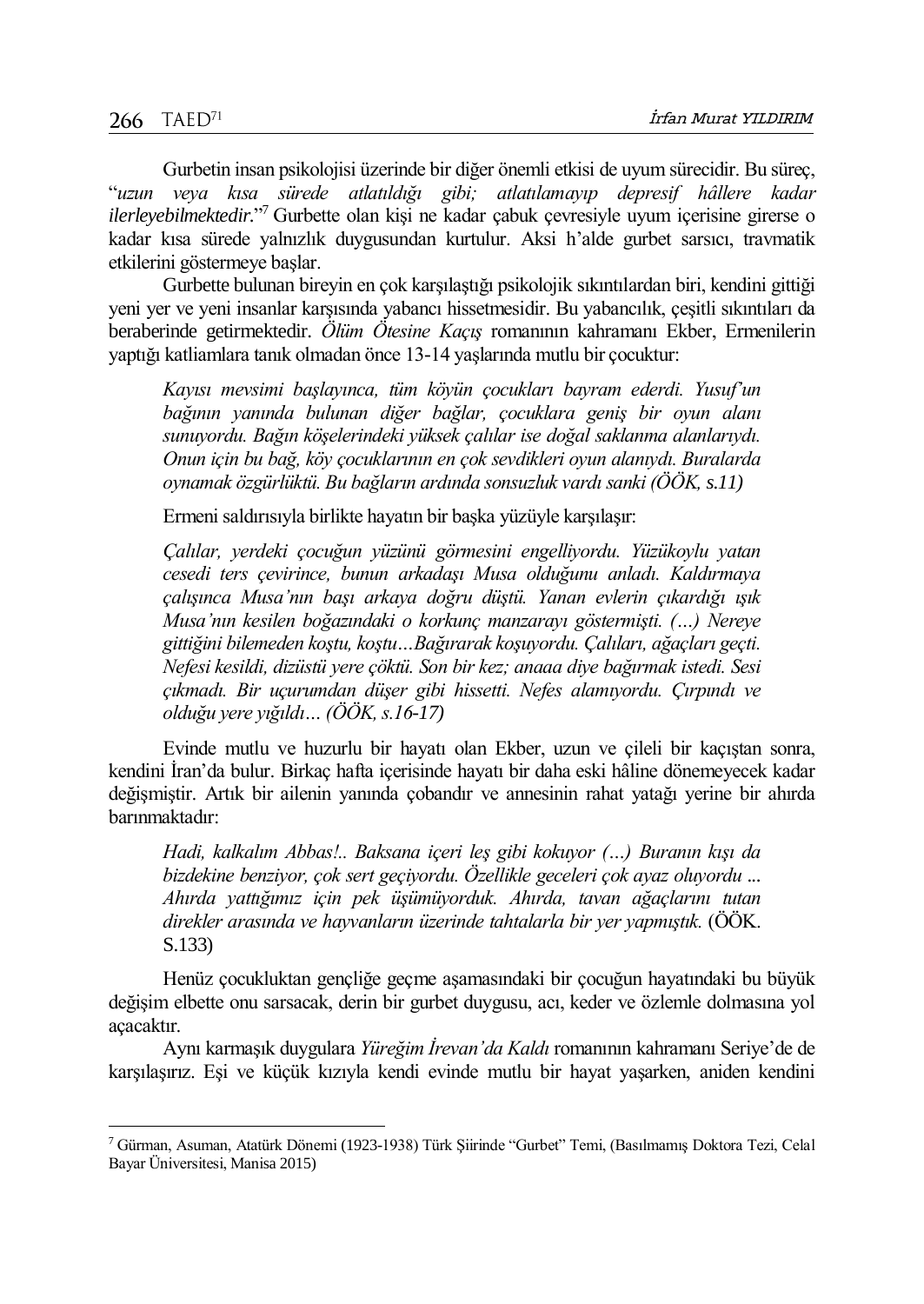korkunç bir trajedinin ve sonsuzmuş gibi gelen bir kaçışın içinde bulur. Artık gittiği her yerde bir sığıntıdır. Hayatı, kendinin haricinde herkesin merhametine kalmıştır.

Maddî anlamda gurbetin insan ruhundaki yansımalarından biri de gurbette endişe ve ölüm korkusudur. Bu endişe kişinin genellikle bir daha kendi memleketine dönemeyeceği ve gurbette ölerek sonsuza dek gurbeti yaşayacağı korkusudur<sup>8</sup>. Romandaki kahramanların (kurbanların) hepsinde bu korkunun izlerine rastlarız.

Ölüm, ölüm korkusuyla yaşamaya çalışmak, zorunlu göç, gurbet birer tanımdan, istatistik rakamlarımdan ibaret değildir. Bütün bu rakamların, tabloların arkasında insan ve onun unutulan hikâyesi vardır.

Bütün bu duyguların edebiyata yansımaları oldukça uzun bir zaman almıştır. Katliam ve zorunlu göç gibi büyük travmaları yaşayan insanlar bunu yazıya, şiire aktarmamışlar. Zihnin bir köşesine iterek unutmaya çalışmışlardır. Katliamlardan kurtulabilenler için hayat kolay gitmemiş, yollarda eşkıya takibi ve saldırısına uğramış, açlıktan, soğuktan, hastalıklardan hayatlarını kaybetmişlerdir. Bölge insanının bu uzun ve çileli kaçışa verdiği isim *"Kaçakaç (kaç ha kaç)"*tır. Bu isim kaçışın sürekliliğini, acısını, sıkıntılarını, trajedisini içinde barındıran hüzünlü bir adlandırmadır. Doğu Anadolu bölgesindeki insanların büyük çoğunluğunun kurtuluş ümidi İran olmuştur. Orada da çok büyük sıkıntılar ve zorluklar yaşamışlardır. Buralarda da yazıya geçmeyen fakat hafızalarda derin izler bırakan acı olaylarla karşılaşmışlar, bir kısmı da geri dönemeden ebediyen gurbette kalmıştır.

# **Sonuç**

 $\overline{a}$ 

Doğu Anadolu'da insanların hafızasına kazınan ancak yazıya geçirilemeyen bu konuların yazıya geçirilmesi birkaç nesil sonraya kalmıştır. Uzun yıllar unutmaya çalışılarak, ancak aile içinde trajik bir hikâye olarak anlatılan bu anılar nihayet torunlar veya onların çocukları tarafından çeşitli şekillerde kaleme alınmıştır. Bu tip eserlerin sayısı da gün geçtikçe artmaktadır.

Örnekleri daha da uzatabiliriz. Burada dikkat çekmek istediğimiz, bu korkunç acıların ancak birkaç kuşak sonra yazıya aktarılması ve sadece mahalli olarak kalması, hatta mahalli olarak da dikkat çekmemesidir. Oysa bunların -bir müddet sonra kaybolup gideceği içindikkatle yazıya geçirilmesi, okunması, filme alınması bu acı olayları birer istatistik olmaktan çıkarıp sıradan insanların tarihi acıları olarak dünyanın göz önüne serecektir.

Bunun da geçmişteki katliamların acısını ve o insanların yaşadıklarını unutturmasa da gelecek kuşakların daha dikkatli ve şuurlu olmasına katkısı olacaktır.

Aşağıda, Ermenilerin yaptıkları vahşetin boyutlarını gösteren bir tablo verilmiştir. Bu anlatılmak istenen olayların boyutlarını göstermesi açısından küçük bir örnektir.<sup>9</sup>

<sup>8</sup> Gürman, Asuman, Atatürk Dönemi (1923-1938) Türk Şiirinde "Gurbet" Temi, (Basılmamış Doktora Tezi, Celal Bayar Üniversitesi, Manisa 2015)

<sup>9</sup> Ermeniler Tarafından Yapılan Katliam Belgeleri, C, II, T.C Başbakanlık Devlet Arşivleri Genel Müdürlüğü, Osmanlı Arşivleri Daire Başkanlığı, Yayın no: 50, Ankara 2001.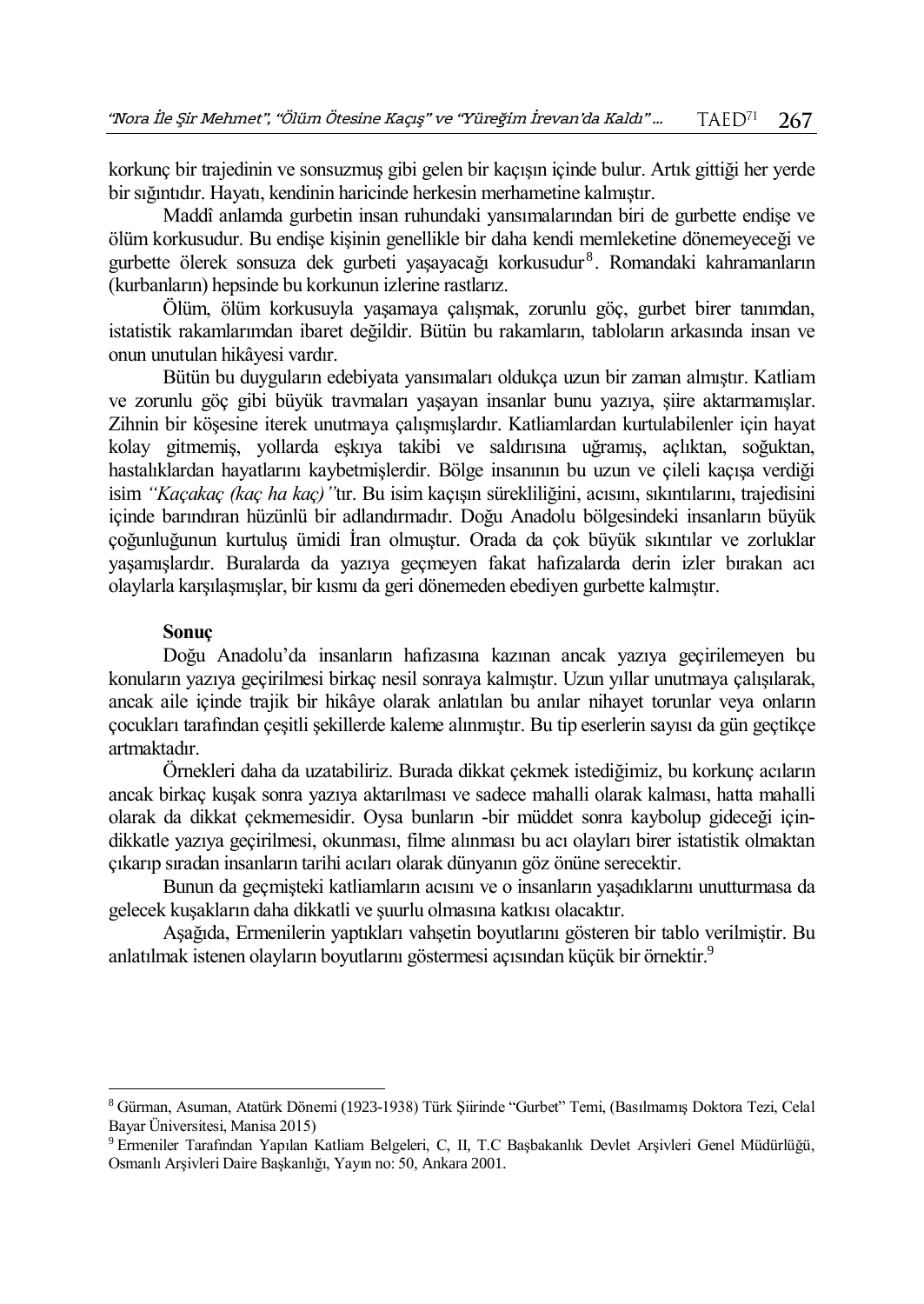|                 | Ek                    |                  |                                                      |                |                  |  |  |
|-----------------|-----------------------|------------------|------------------------------------------------------|----------------|------------------|--|--|
|                 | <b>BelgeTarih</b>     | Yer              | <b>Olayın Muhtevası</b>                              | Yaralı         | Ölü              |  |  |
| no              |                       |                  |                                                      |                |                  |  |  |
| 38              | 1919-9                | Allahüekber      | Taarruz ve Yağma ile öldürülenler                    |                | 3                |  |  |
| 39              | 1919-9-14             | Sarıkamış        | Catışma sırasında öldürülenler                       | 1              | $\overline{c}$   |  |  |
| 40              | 1919-11-11 Maraş      |                  | Sokak çatışması sırasında öldürülenler               | $\overline{c}$ | $\overline{c}$   |  |  |
| 41              | 1919-11               | Adana            | Trenden atılarak öldürülenler                        |                | $\overline{4}$   |  |  |
|                 | 1919-11-6             | Ulukışla         | Gözleri oyularak öldürülenler                        |                | $\boldsymbol{7}$ |  |  |
| $\overline{42}$ | 1919-12-7             | Adana            | Çatışma sırasında öldürülenler                       | 5              | $\overline{4}$   |  |  |
| 43              | 1920-1-22             | Antep            | Saldırı ile öldürülenler                             | $\overline{2}$ | 1                |  |  |
| 44              | 1919-9                | Unye             | İşkence ile öldürülenler                             |                | 12               |  |  |
| 45              | 1920-2-28             | Pozanti          | Esir Türk askerlerine baskın sırasında öldürülenler  |                | 40               |  |  |
| 46              | 1920-2-10             | Cıldır           | Makinalı tüfekle ile öldürülenler                    |                | 100              |  |  |
| 47              | 1920-3-9              | Zaruşat          | Kurşuna dizilerek öldürülenler                       |                | 400              |  |  |
| 48              | 1920-2-2              | Suregel          | Kaçarken tipiden ve katledilerek öldürülenler        |                | 1350             |  |  |
| 49              | 1338-3                | Maraş            | Bomba, süngü ile öldürülenler.                       | 4              | $\overline{4}$   |  |  |
| $\overline{50}$ | 1920-3-22             | Şüregel, Zaruşat | Çeşitli şekillerde öldürülenler                      |                | 2000             |  |  |
| 51              | 1920-3-9              | Zaruşat          | Süngü ve baltalarla öldürülenler                     |                | 120              |  |  |
|                 | 1920-3-16             | Kağızman         | Çeşitli şekillerde katledilerek öldürülenler.        | 15             | 720              |  |  |
| 52              | 1920-4-6              | Gümrü            | Trenden indirilerek kurşun ile öldürülenler.         |                | 500              |  |  |
| $rac{53}{54}$   | 1920-4-28             | <b>Kars</b>      | Silahla öldürülenler                                 |                | 2                |  |  |
|                 | 1920-5-5              | Kars             | İşkence, silahlı saldırı, bombalama ile öldürülenler |                | 1774             |  |  |
| 55              | 1920-5-22             | Kars             | Baskınla katledilerek öldürülenler                   |                | 10               |  |  |
| $\overline{56}$ | 1920-7-2              | Kars, Erzurum    | Baskın ile, hicret edenlere saldırarak öldürülenler  |                | 408              |  |  |
|                 | 1920-7-2              | Zengibasar       | Kaçarken suya atılarak öldürülenler                  |                | 1500             |  |  |
| 57              | 1920-7-27             | Erzurum          | Baskın yoluyla öldürülenler                          |                | 69               |  |  |
| 58              | 1920-2-1              | Zaruşat          | Katliâm ve suda boğularak öldürülenler               |                | 2150             |  |  |
|                 | 1920-5                | Kars, Erzurum    | Çeşitli şekillerde katledilerek öldürülenler         |                | 27               |  |  |
|                 | 1920-8                | Oltu             | Muhacirlere yapılan katliâm sonucu öldürülenler      |                | 650              |  |  |
|                 | 1920-8                | Kars, Erzurum    | Ağaca bağlanıp boğularak öldürülenler                |                | 18               |  |  |
| 59              | 1920-10-15 Bayburt    |                  | 99 köyde yapılan katliâm neticesinde öldürülenler    |                | 1387             |  |  |
| 60              | 1920-10-20 Göle       |                  | Köylerde katliâm sonucu öldürülenler                 |                | 100              |  |  |
| 61              | 1920-10-17 Pasinler   |                  | 30 köyde yapılan katliâm sonunda öldürülenler        |                | 9287             |  |  |
| $\frac{62}{63}$ | 1920-10-18 Tortum     |                  | 64 köyde katliâm sonucu öldürülenler                 |                | 3700             |  |  |
|                 | 1920-10-19 Erzurum    |                  | Muhtelif mahallerde katliâm sonucu öldürülenler      |                | 8439             |  |  |
| 64              | 1920-10-26 Kars civan |                  | Değişik işkencelerle öldürülenler                    |                | 10693            |  |  |
| 65              | 1920-10-28 Aşkale     |                  | Köylerde yapılan katliâm sonucu öldürülenler         |                | 889              |  |  |
| $\frac{66}{67}$ | 1919-1-6              | Zaruşat          | Top saldırısı ve işkence ile öldürülenler            |                | 86               |  |  |
|                 | 1920-12-1             | Kosor            | Köylerde katliâm sonucu öldürülenler                 |                | $\overline{69}$  |  |  |
| 68              | 1920-12-3 Göle        |                  | Süngülerle ve bomba ile öldürülenler                 |                | 508              |  |  |
| 69              | 1920-12-4 Kosor       |                  | Köylerde katliâm sonucu öldürülenler                 |                | 122              |  |  |
| 70<br>71        | 1920-12-4             | Kars, Zeytun     | Yakılarak ve çeşitli şekillerde öldürülenler.        |                | 28               |  |  |
|                 | 1920-12-4             | Sarıkamış        | 13 köyde katliâm sonucu öldürülenler.                |                | 1975             |  |  |
| $\overline{72}$ | 1920-12-6             | Göle             | Köylerde katliâm neticesi öldürülenler               |                | 194              |  |  |
| $\overline{73}$ | 1920-12-7             | Kars, Digor      | Çeşitli köylerde yapılan katliâmlarda öldürülenler   |                | 14620            |  |  |
| 74              | 1920-12-14 Sarıkamış  |                  | 18 köyde yapılan katliâm sonucu öldürülenler         |                | 5337             |  |  |
| 75              | 1920                  | Göle             | Kadın ve çocuklara saldırı sonucu öldürülenler.      |                | 600              |  |  |
|                 | 1920                  | Kars             | Köylerde katliâm sonucu öldürülenler                 |                | 3945             |  |  |
| $\overline{76}$ | 1920                  | Haramivartan     | Köylerde katliâm sonucu öldürülenler                 |                | 138              |  |  |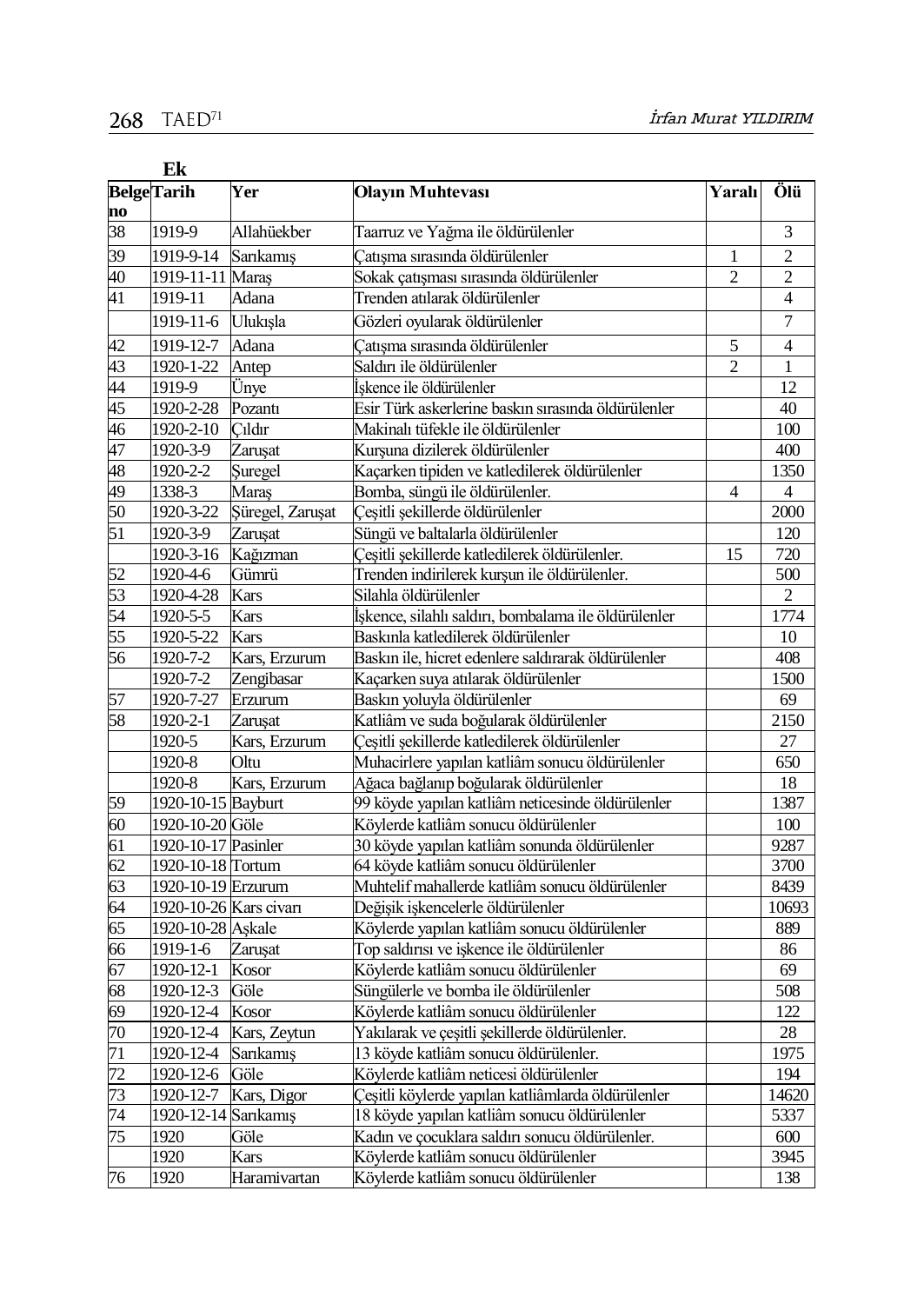| <b>Toplam</b> |                     |             |                                                |    | 154.964 |
|---------------|---------------------|-------------|------------------------------------------------|----|---------|
| 89            | 1921                | Arpacay     | Muhacirlere saldırı sonucu öldürülenler        |    | 148     |
| 88            | 1921                | Bayburt     | İşkence ile öldürülenler                       |    | 580     |
| 87            | 1921                | Nahcıvan    | Kaçırılarak, işkence ile öldürülenler          |    | 12      |
| 86            | 1918                | Tercan      | Köylerde katliâm ile öldürülenler              |    | 580     |
| 85            | 1918                | Hinis       | Baskın yolu ile öldürülenler                   |    | 870     |
|               | 1921-11-21 Erzurum  |             | 39 köyde baskın yolu ile öldürülenler          |    | 1215    |
| 84            | 1921-11-21 Pasinler |             | Kaza ahalisine yapılan katliâm sonucu ölenler  |    | 53      |
| 83            | 1921                | Karakilise  | 24 köyde felaket ve muhaceret yüzünden ölenler |    | 6000    |
| 82            | 1920-12             | Erivan      | İskence ile öldürülenler                       |    | 192     |
| 81            | 1920-2              | Kars civari | Birkaç köyde katliâm sonucu öldürülenler       |    | 561     |
| 80            | 1920                | Nahcıvan    | Muhtelif köylerde katliâm ile öldürülenler     | 63 | 5307    |
| 79            | 1921-2              | Zengibasar  | Kurşunlanarak öldürülenler                     | 3  | 18      |
| 78            | 1920-11-29 Zarusat  |             | 55 köyde katliâm sonucu öldürülenler           |    | 1026    |
| 77            | 1920                | Nahcıvan    | Açlık, hastalık, soğuktan ve katl ile ölenler  |    | 64408   |